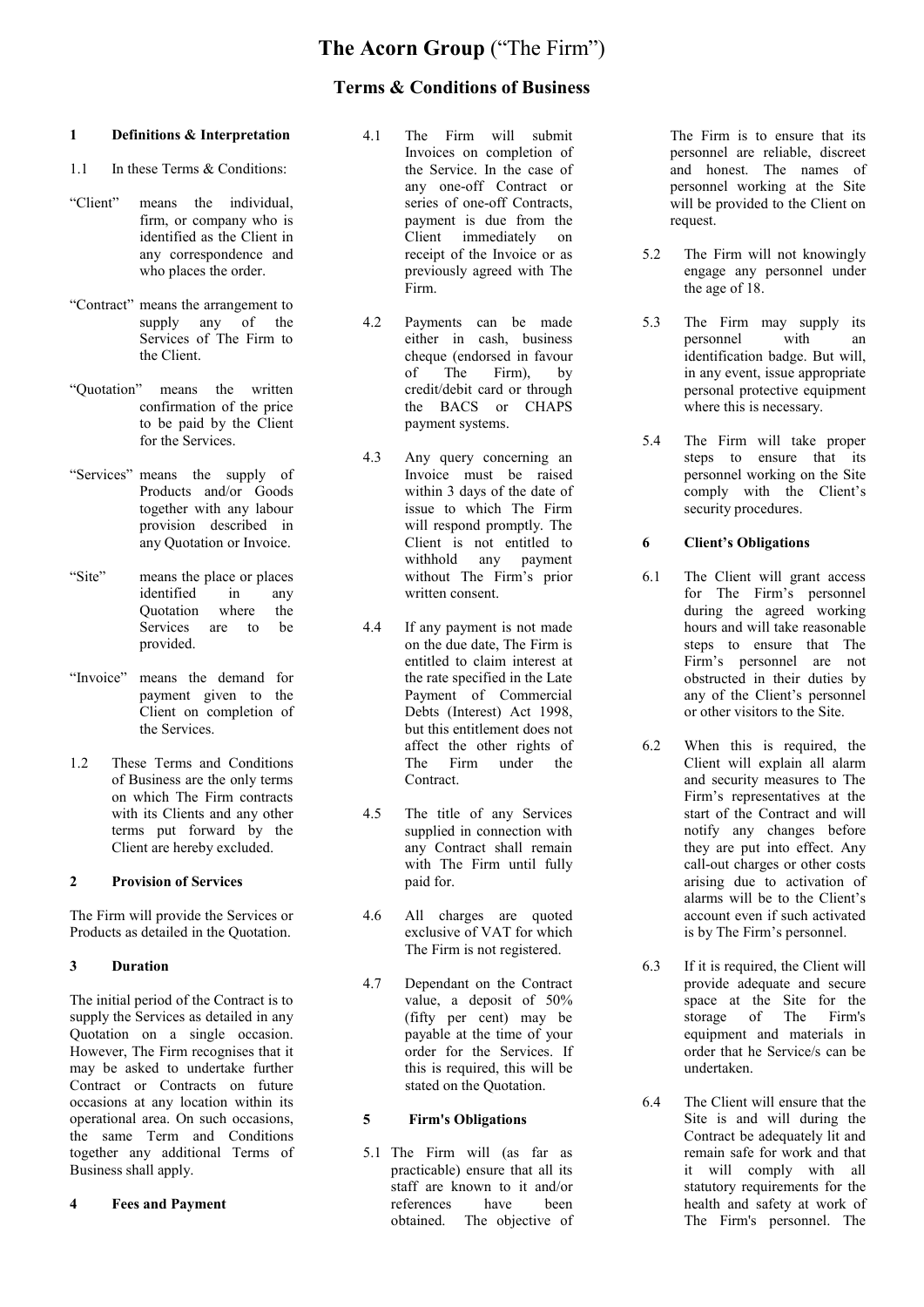Firm may withdraw its personnel from the Site if The Firm reasonably considers that they may be exposed to undue risk or danger.

#### **7 Loss of Property**

The Firm will have no liability to the Client for any loss of or damage to property of the Client except to the extent that the loss or damage is (a) caused by the proven negligence or default of The Firm's personnel and (b) is covered by the public liability insurance maintained by The Firm.

#### **8 Client complaints**

- 8.1 Any complaint about the performance of the Contract must be made in writing to The Firm within 24 hours the occurrence and The Firm will take all necessary action, without cost to the Client, to investigate and (unless it reasonably considers that the complaint was not justified) take any necessary remedial action.
- 8.2 In the absence of complaint it will be assumed that the Client is satisfied with The Firm's performance of the Contract.

#### **9 Suspension of Services**

Failure by the Client to pay any invoice in full within the normal trading terms of The Firm, or to comply with any of its other obligations under the Contract, The Firm will be entitled to suspend or terminate this or further Services under the Contract until any outstanding invoices have been paid in full and the Client has complied with its other obligations.

#### **10 Termination**

- 10.1 Either party may terminate the Contract by written notice if the other:
	- (a) becomes insolvent, or has a liquidator, receiver or administrator appointed, or
	- (b) commits a breach of the Contract and, in the case of a breach that can be remedied, fails to remedy

it within 21 days after written notice requiring it to be remedied.

10.2 If the Client terminates the Contract without notice or is in breach of Clause 17.2 herein, the Client agrees to compensate The Firm all monies due under this contract. Further, the Client agrees to reimburse The Firm in full for the cost of any materials that have been specially obtained in order to fulfil the Contract.

## **11 Force Majeure**

The Firm will not be liable for any failure in the performance of any of its obligations under the Contract caused by factors outside its control. Any such event will be notified as soon as possible, and The Firm will take all reasonable steps to overcome the problem and resume its obligations.

## **12 Confidentiality**

All information acquired by The Firm relating to the Client's business will be treated by The Firm as confidential and The Firm will not make any use or disclosure of it. The Firm will (if requested by the Client) require its personnel to enter into written confidentiality undertakings. The Client will also keep confidential all information it obtains concerning The Firm's business. The confidentiality obligations will survive termination of the Contract.

## **13 Liability**

The Firm will have no liability to the Client (in contract or in tort) for any loss of income, loss of profit or any other indirect or consequential loss. The Firm's liability for any breach of contract or negligence in any month will be limited to the charges payable during that month. However, liability for death or injury caused by the negligence of The Firm is not limited.

## **14 Law & Disputes**

14.1 If a dispute occurs the parties will endeavour to resolve it amicably by direct negotiation between their respective chief executives or other senior managers.

- 14.2 Either party may require that any dispute that is not resolved by negotiation may be referred to mediation on the application of either party. In that case, unless otherwise agreed, the mediation will be conducted in accordance with the CEDR (Centre for Effective Dispute Resolution) Rules then in force.
- 14.3 Any dispute that is not resolved by such negotiation or mediation will be finally settled by the English courts.
- 14.4 English law governs the Contract.
- **15 General**
- 15.1 **Entire Agreement**. This Contract together with the additional Terms of Business shown on any Quotation constitutes the entire agreement between the parties relating to its subject matter and supersedes all previous communications, representations and other arrangements, whether oral or written. The Firm acknowledges that no reliance is placed on any representation made by the Client but not embodied in this Contract.
- 15.2 **Waiver**. No delay or failure by either party to exercise any of its rights under this Contract will operate as a waiver of them. To be effective, a waiver must be in writing.
- 15.3 **Severability**. If any part of this Contract held by a court to be unenforceable or invalid, the remaining provisions of the Contract will continue in effect.
- 15.4 **Assignment.** Neither party shall be entitled to assign any of their interests in the Contract to any third party without the prior written consent of the other party.